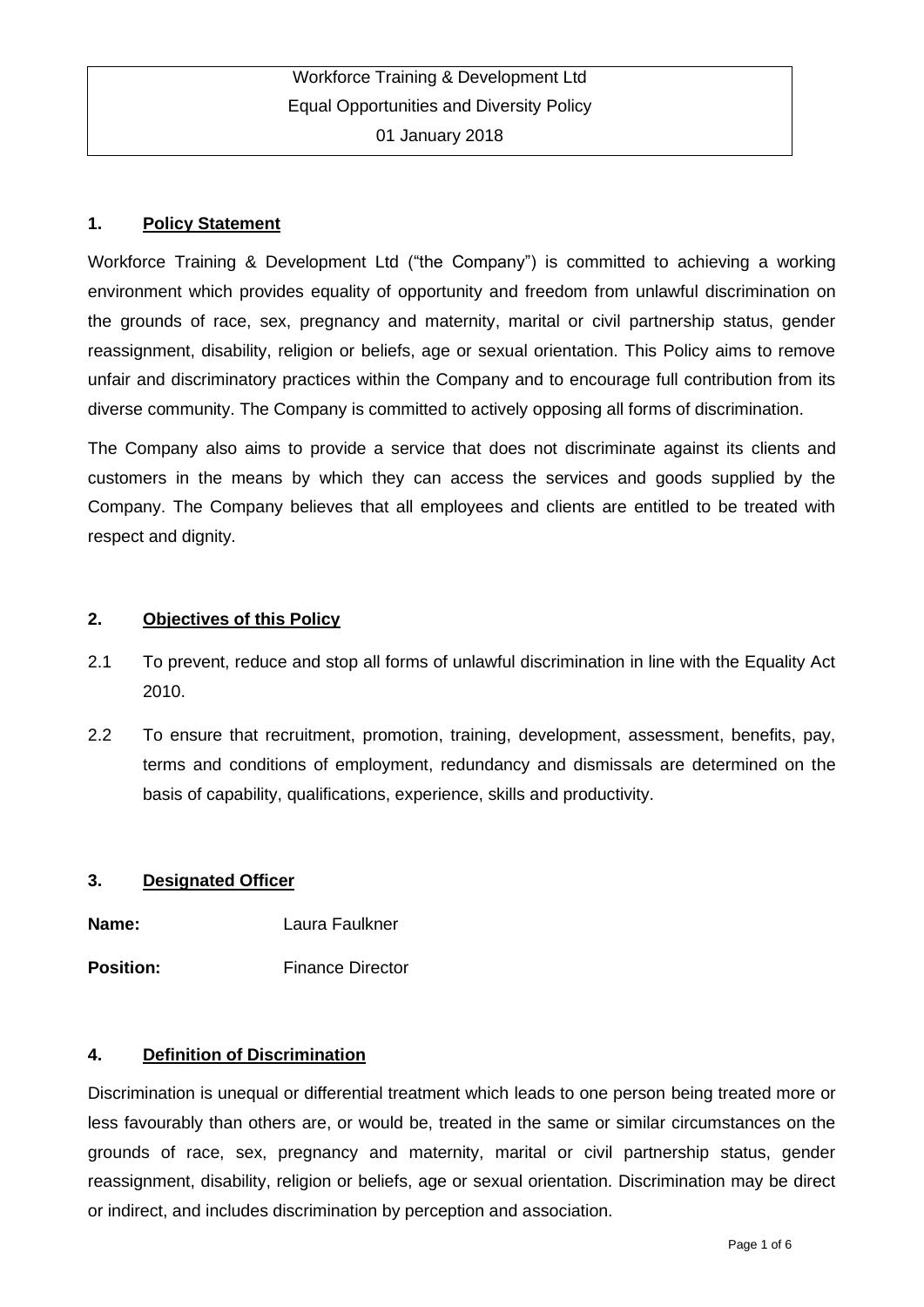## **5. Types of Discrimination**

### **5.1 Direct Discrimination**

This occurs when a person or a policy intentionally treats a person less favourably than another on the grounds of race, sex, pregnancy and maternity, marital or civil partnership status, gender reassignment, disability, religion or beliefs, age or sexual orientation.

## **5.2 Indirect Discrimination**

This is the application of a policy, criterion or practice which the employer applies to all employees but which is such that:

- It is it detrimental to a considerably larger proportion of people from the group that the person the employer is applying it to represents;
- The employer cannot justify the need for the application of the policy on a neutral basis; and
- The person to whom the employer is applying it suffers detriment from the application of the policy.

Example: A requirement that all employees must be 6ft tall if that requirement is not justified by the position would indirectly discriminate against employees with an oriental ethnic origin, as they are less likely to be able to fulfil this requirement.

### **5.3 Harassment**

This occurs when a person is subjected to unwanted conduct that has the purpose or effect of violating their dignity or creating an intimidating, hostile, degrading, humiliating or offensive environment.

### **5.4 Victimisation**

This occurs when a person is treated less favourably because they have bought or intend to bring proceedings or they have given or intend to give evidence.

# **6. Unlawful Reasons for Discrimination**

### **6.1 Sex**

It is not permissible to treat a person less favourably on the grounds of sex, marital status, civil partnership, pregnancy or maternity, gender reassignment or transgender status. This applies to men, women and those undergoing or intending to undergo gender reassignment. Sexual harassment of men and women can be found to constitute sex discrimination.

Example: Asking a woman during an interview if she is planning to have any (more) children constitutes discrimination on the ground of gender.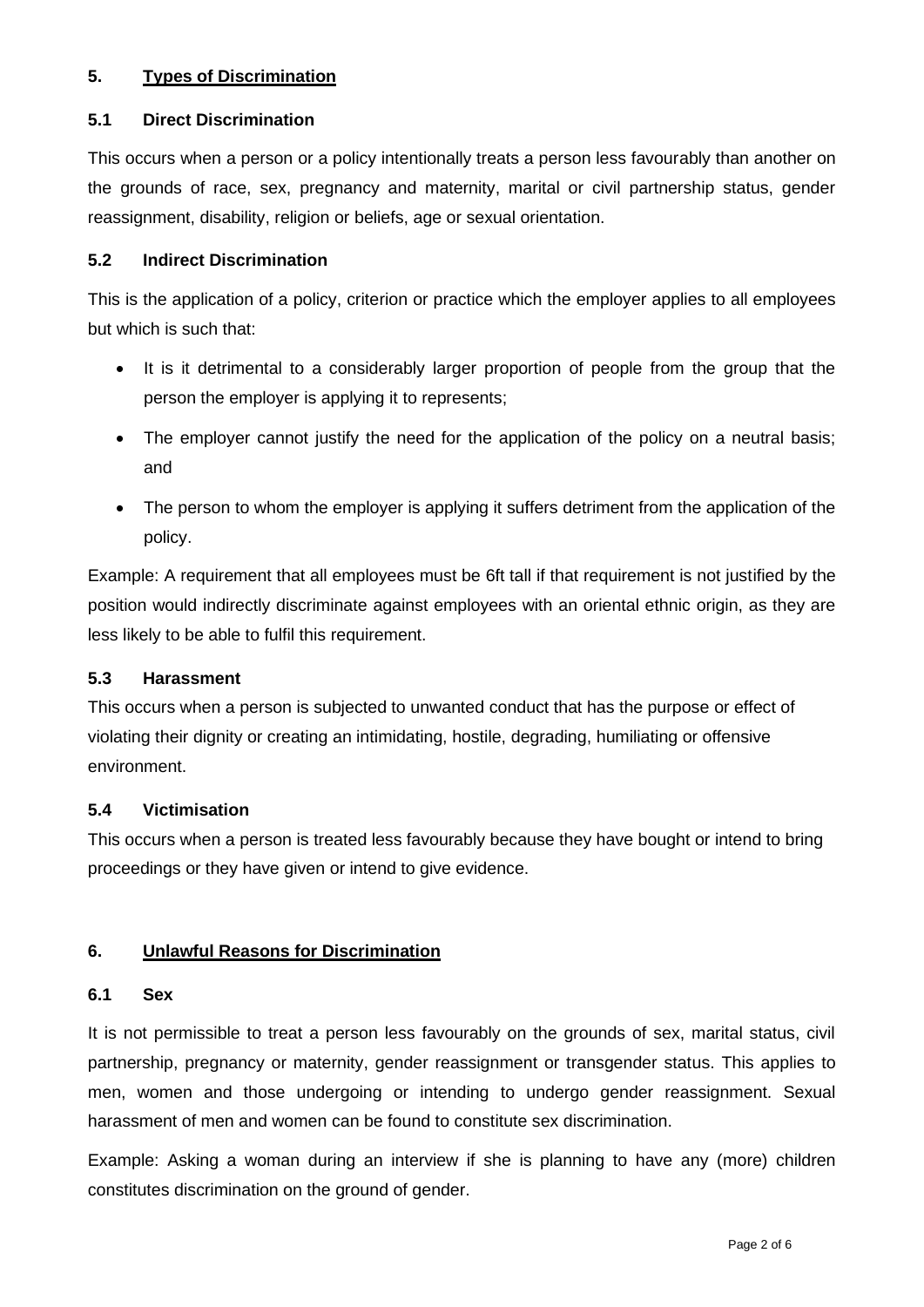## **6.2 Age**

It is not permissible to treat a person less favourably because of their age. This applies to people of all ages. This does not currently apply to the calculation of redundancy payments.

## **6.3 Disability**

It is not permissible to treat a disabled person less favourably than a non-disabled person. Reasonable adjustments must be made to give the disabled person as much access to any services and ability to be employed, trained, or promoted as a non-disabled person.

### **6.4 Race**

It is not permissible to treat a person less favourably because of their race, the colour of their skin, their nationality or their ethnic origin.

## **6.5 Sexual Orientation**

It is not permissible to treat a person less favourably because of their sexual orientation. For example, an employer cannot refuse to employ a person because s/he is homosexual, heterosexual or bisexual.

### **6.6 Religion or Belief**

It is not permissible to treat a person less favourably because of their religious beliefs or their religion or their lack of any religion or belief.

# **7. Positive Action in Recruitment**

Under the Equality Act 2010, positive action in recruitment and promotion applies as of 6 April 2011. 'Positive action' means the steps that the Company can take to encourage people from groups with different needs or with a past record of disadvantage or low participation, to apply for positions within the Company.

If the Company chooses to utilise positive action in recruitment, this will not be used to treat people with a protected characteristic more favourably, it will be used only in tie-break situations, when there are two candidates of equal merit applying for the same position.

# **8. Reasonable Adjustments**

The Company has a duty to make reasonable adjustments to facilitate the employment of a disabled person. These may include:

- 8.1 Making adjustments to premises;
- 8.2 Re-allocating some or all of a disabled employee's duties;
- 8.3 Transferring a disabled employee to a role better suited to their disability;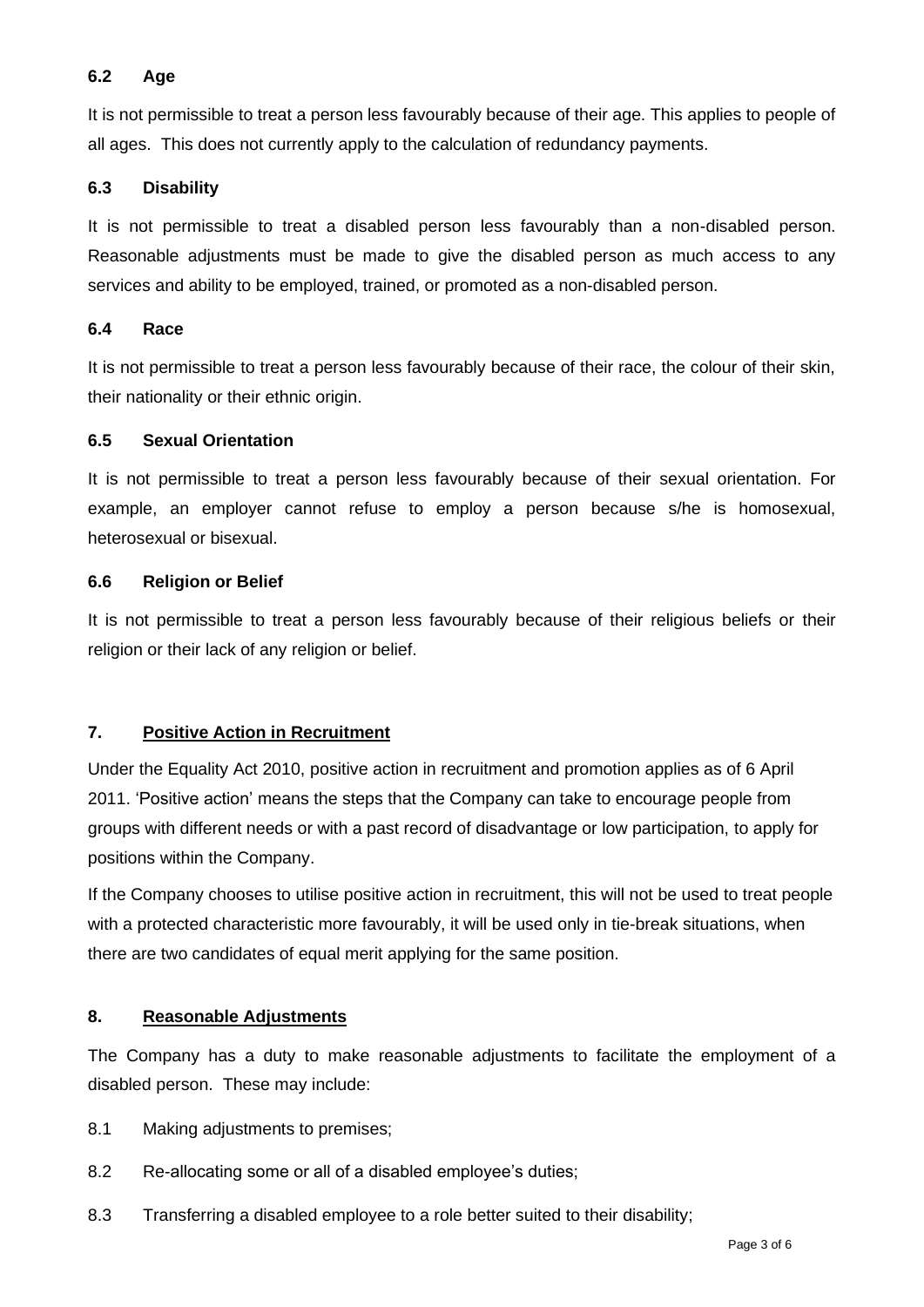- 8.4 Relocating a disabled employee to a more suitable office;
- 8.5 Giving a disabled employee time off work for medical treatment or rehabilitation;
- 8.6 Providing training or mentoring for a disabled employee;
- 8.7 Supplying or modifying equipment, instruction and training manuals for disabled employees; or
- 8.8 Any other adjustments that the Company considers reasonable and necessary provided such adjustments are within the financial means of the Company.

If an employee has a disability and feels that any such adjustments could be made by the Company, they should contact the Designated Officer.

### **9. Responsibility for the Implementation of this Policy**

All employees, subcontractors and agents of the Company are required to act in a way that does not subject any other employees or clients to direct or indirect discrimination, harassment or victimisation on the grounds of their race, sex, pregnancy or maternity, marital or civil partnership status, gender reassignment, disability, religion or beliefs, age or sexual orientation.

The co-operation of all employees is essential for the success of this Policy. Senior employees are expected to follow this Policy and to try to ensure that all employees, subcontractors and agents do the same.

Employees may be held independently and individually liable for their discriminatory acts by the Company and in some circumstances an Employment Tribunal may order them to pay compensation to the person who has suffered as a result of discriminatory acts.

The Company takes responsibility for achieving the objectives of this Policy, and endeavours to ensure compliance with relevant Legislation and Codes of Practice.

### **10. Acting on Discriminatory Behaviour**

In the event that an employee is the subject or perpetrator of, or witness to, discriminatory behaviour, please refer to the Employee Handbook.

### **11. Advice and Support on Discrimination**

Employees may contact their employer or trade union representative if access to such an individual is possible.

Other contacts include:

### **Equality and Human Rights Commission**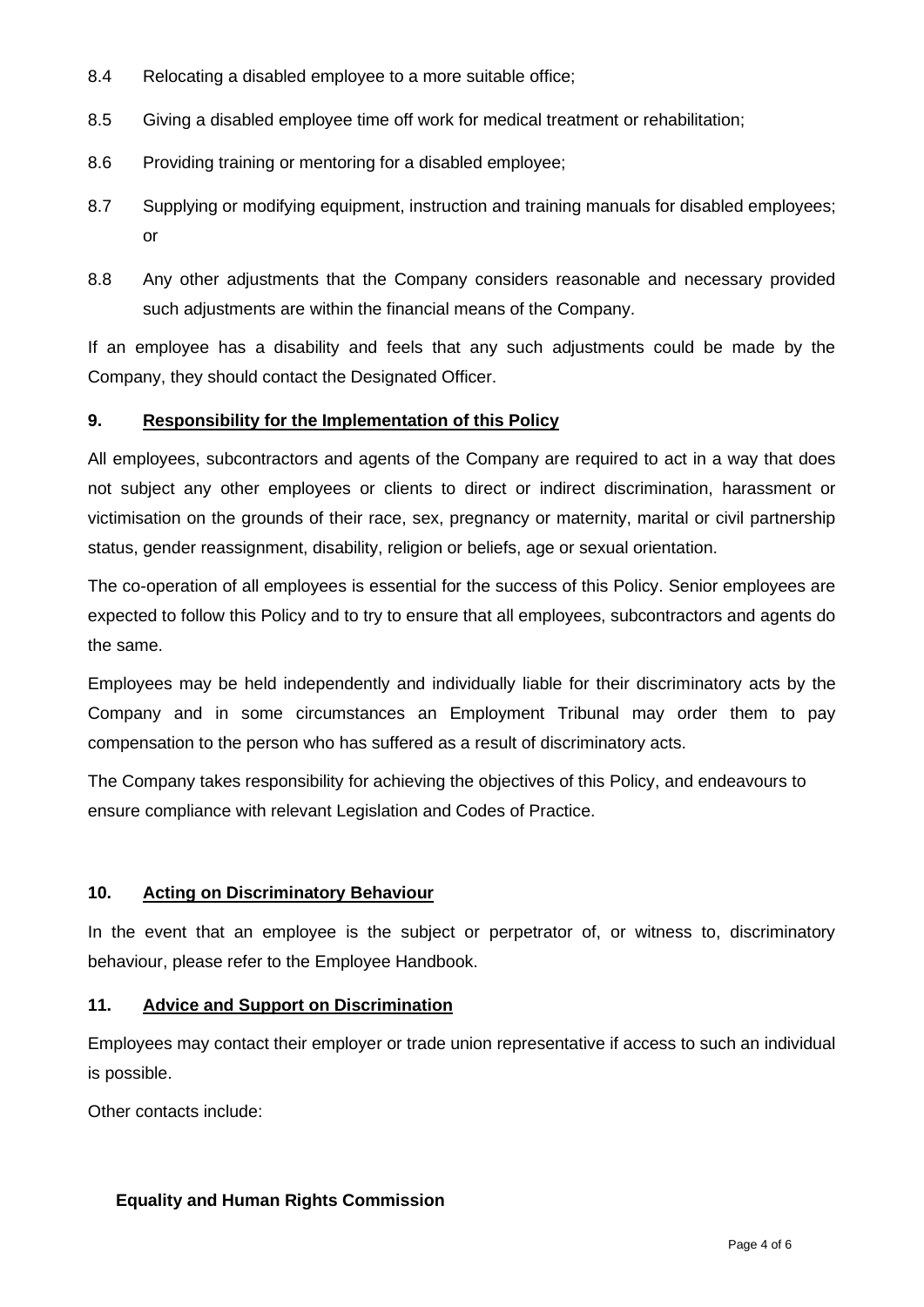Arndale House The Arndale Centre Manchester M4 3AQ

3 More London Riverside Tooley Street London SE1 2RG

3 rd Floor, 3 Callaghan Square **Cardiff** CF10 5BT

The Optima Building 58 Robertson Street Glasgow G2 8DU

Telephone (England): 0845 604 6610 Telephone (Wales): 0845 604 8810 Telephone (Scotland): 0845 604 5510 Website: www.equalityhumanrights.com

# **Citizens Advice Bureau**

Myddleton House 115-123 Pentonville Road London N1 9LZ Website: www.citizensadvice.org.uk

### **Community Legal Services Direct**

Telephone: 0845 345 4 345 Website: www.clsdirect.org.uk